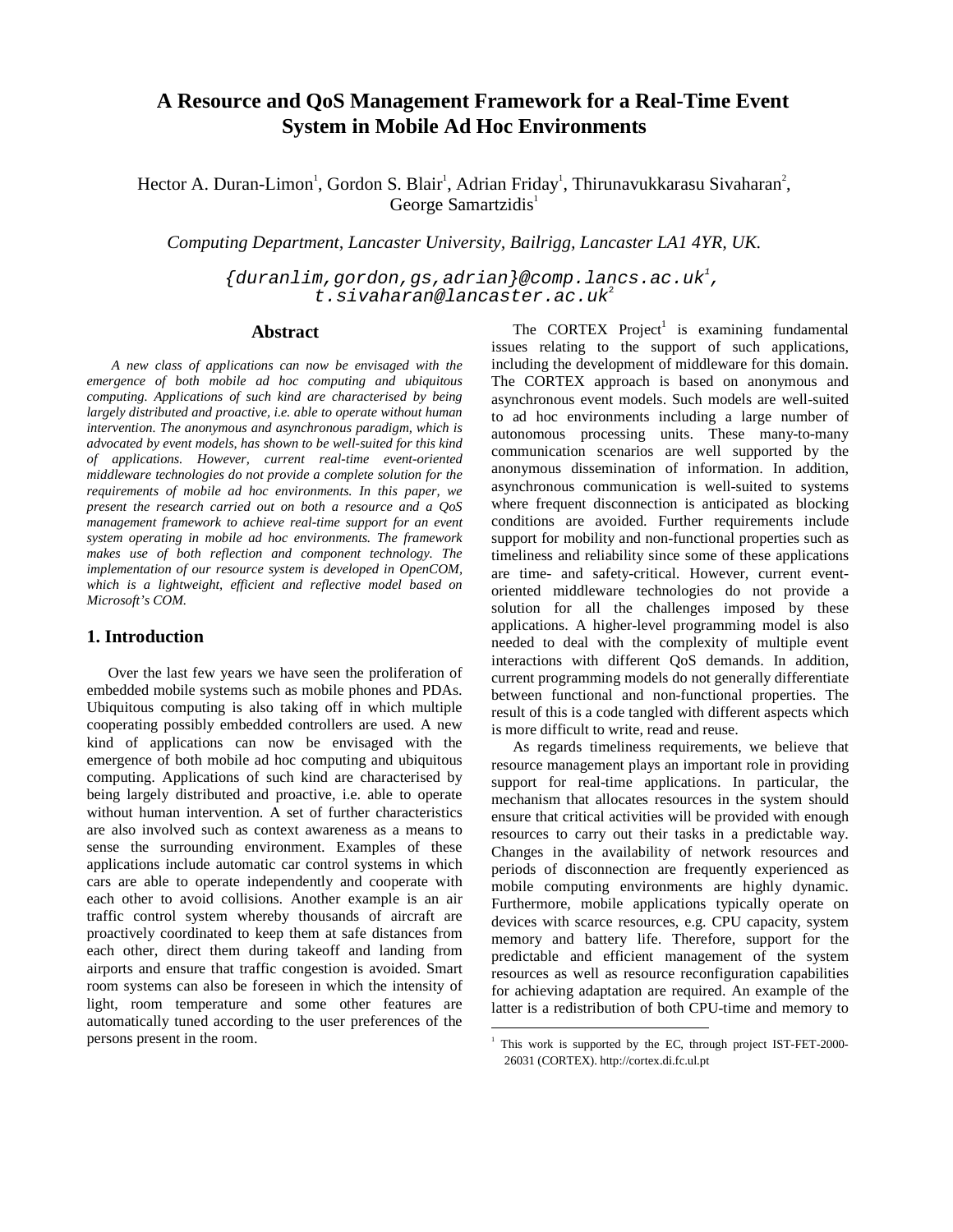the set of activities that the system performs, thus, ensuring that time-critical activities are not disturbed.

In this paper, we present both a resource management framework and a quality of service (QoS) management framework for the real-time support of an event system in mobile ad hoc environments. A higher-level programming model for the resource management of event systems is introduced. In addition, aspect-oriented techniques [1] are used for separating out non-functional aspects from functional aspects. This practice reduces the complexity of programming real-time event systems.

The paper is structured as follows. Section 2 introduces some background on the CORTEX architecture and associated middleware. Section 3 presents the approach for resource management and QoS management support. The implementation of the system's prototype is then described in section 4. Section 5 draws some concluding remarks.

# **2. Background on the CORTEX architecture**

Central to the CORTEX architecture is the notion of a *sentient object* [2] which is defined as an entity that is able to both consume and produce events. That is, sentient objects are entities that receive events, process them and generate further events. Input events are received either from sensors or from other sentient objects. Similarly, output events are sent either to actuators or other sentient objects. Sentient objects are autonomous entities that are able to sense their environment. Interestingly, sentient objects have a proactive role in that they are capable of taking decisions and performing some actions (i.e. generate further events) based on the information sensed. Hence, sentient objects include a control logic which realises the decision-making mechanism.

We are building a middleware platform in order to provide support for CORTEX applications and hence to support the sentient object abstraction described above. In order to tackle the requirements imposed by ad hoc environments, configuration and reconfiguration capabilities are introduced in the middleware architecture. Based on previous experience in the construction of reflective middleware [3], we make use of *reflection*, *component technology* and *component frameworks (CFs)*. Reflection is a means by which a system is able to inspect and change its internals in a principled way [4]. A reflective system is able to perform both self-inspection and self-adaptation. To accomplish this, a reflective system has a representation of itself. This representation is causally connected to its domain, i.e. any change in the domain must have an effect in the system, and vice versa. On the other hand, component technology introduces more configuration and reconfiguration capabilities into distributed applications and increases the level of reuse. Within the context of CORTEX a component is basically "a unit of composition with contractually specified interfaces and explicit dependencies only" [5]. The granularity of a component may be diverse

ranging from components that realise only a part of the machinery of a single sentient object to components that encompass two or more sentient objects.

The environment support for the interaction of sentient objects is also conceptualised as a componentised middleware platform. In fact, the middleware is structured in terms of component frameworks [5] as shown in figure 1. Essentially, component frameworks are "collections of rules and interfaces that govern the interaction of components 'plugged into' them" [5]. In other words, a component framework is a reusable architectural design targeting a specific domain whereby desired architectural properties and invariants are enforced. The publish/subscribe CF realises the CORTEX event model [6]. The functionality of the control engine of a sentient object is provided by the context CF. Services can be dynamically discovered by the use of the service discovery CF [7]. Facilities for multicast in ad hoc environments are then provided by the multicast CF. The QoS management CF arbitrates the allocation of resources and provides facilities for monitoring and adaptation of QoS. Lastly, the resource management CF controls the resources used by all the CFs. Central to this paper are the resource management CF and the QoS management CF which are presented in the following sections. Some essential details of the publish/subscribe model are also presented below.



**Figure 1. The middleware architecture of CORTEX**

The publish/subscribe CF is based on an event model called STEAM [6] that allows for the dissemination of events in an ad hoc network environment. Producers publish events and consumers subscribe to event types to be able to receive events. An implicit event model is followed in which there is not an event broker or mediator; instead brokering functions are implemented at both the consumer and the producer side. This is useful in an ad hoc environment where permanent communication with a broker is unlikely to be maintained. An *event type*,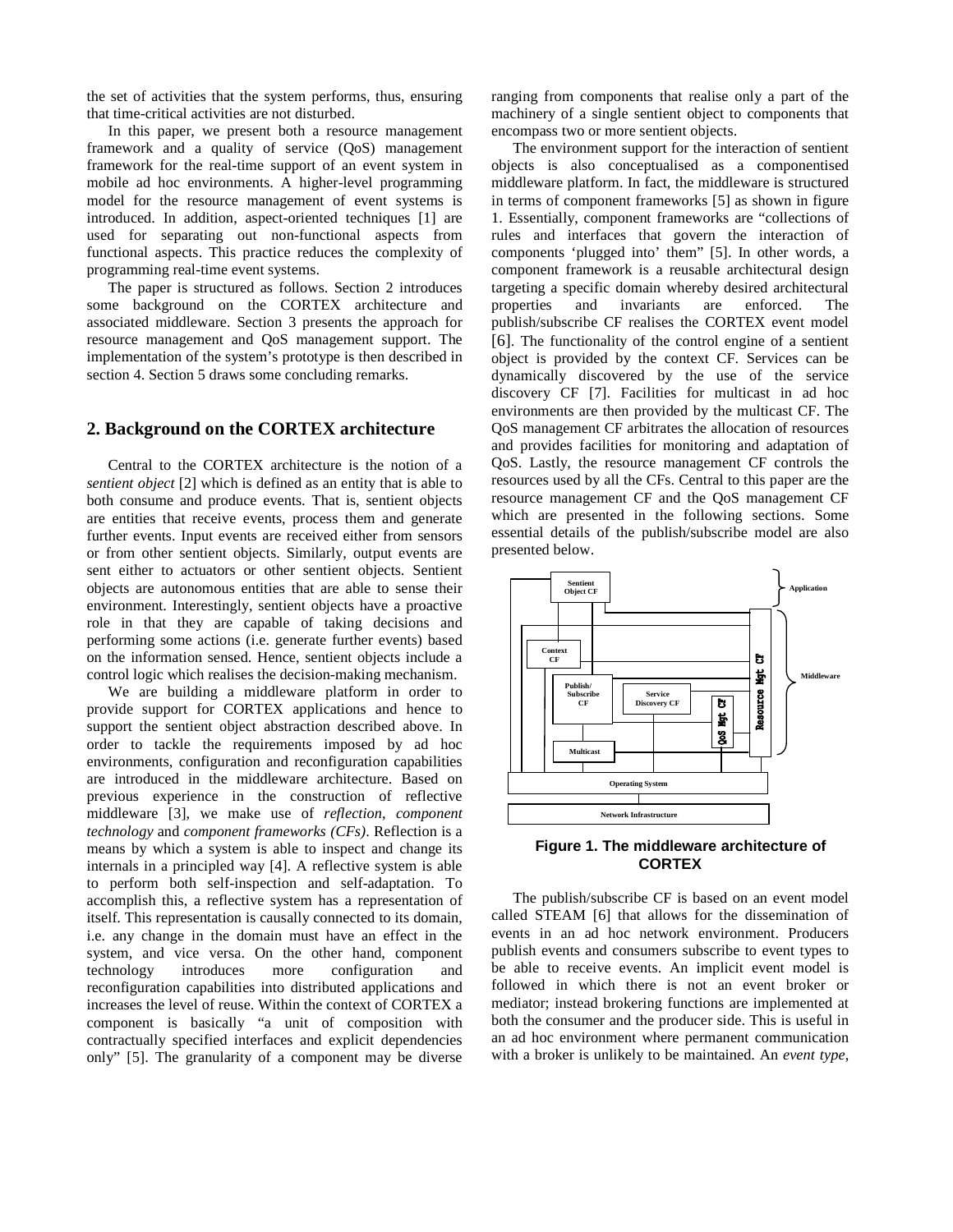from which *events* are instantiated, is basically characterised by a subject, data information, context information (e.g. location, time, etc) and is associated with OoS properties (e.g. timeliness). Interestingly, event filtering is achieved by performing both subject-based and proximity filtering at the producer side. The former describes the particular event types that the consumer is interested in. The latter specifies the geographical area within which event types are valid. The consumer uses content-based filtering in which an expression is evaluated against a set of values included in an event.

# **3. Real-time support**

# **3.1. Motivation**

Several middleware services using the publish/subscribe communication model have been developed such as the OMG's CORBA Event service specification [8] , Sun Microsystems's Java distributed event specification [9], TIBCO's TIB/Rendezvous<sup>™</sup>, SIENA [10] (a wide area event notification service), Gryphon [11] (a distributed content based notification service), and JEDI [12] (a Java event based distributed infrastructure). However, most of them assume a fixed network infrastructure and require the use of stationary event brokers. Furthermore, most existing platforms have limited support for the negotiation or enforcement of QoS requirements. Some research has been carried out to overcome this situation, for example TAO's Event service [13] and the CORBA Notification Service [14]. However, these systems still require the existence of a fixed infrastructure. In addition, current approaches to QoS management in mobile ad hoc networks [15, 16, 17] only provide support for a limited number of service classes (usually two) and the effect of hidden terminals is generally not addressed. Other approaches such as the one described in [18] provide further support for service differentiation but operate at the MAC layer which makes the system deployment more difficult.

Real-time event systems in mobile ad hoc environments impose a number of new unsolved challenges. Such environments are characterised by being highly unpredictable. A peer-to-peer communication model is generally used in ad hoc networks. Importantly, nodes act as routers to reach nodes that are out of the transmission range. Communication delays between nodes may vary unexpectedly as the number of hops to reach the destination changes. In addition, a geographical area may unexpectedly become congested, resulting in the lack of communication resources. Moreover, periods of disconnection are likely to happen at any time due to the conditions of the geographical area. The transmission signal can be severely affected by bad weather conditions and obstacles such as trees, hills and buildings. In the worse case, there may be a network partition whereby one or more nodes are unreachable. In addition, unpredictability in ad hoc environments is also dictated by

the fact that new event types with different QoS demands may be dynamically discovered, e.g. new event types are advertised at various locations. In this situation, no a priori resource consumption assumptions can be made.

Further challenges include the development of suitable mechanisms and protocols for the resource management of resource constrained devices such as PDAs and sensors. This kind of device has a limited battery life, hence, power management is needed to make an efficient use of the energy. Memory and CPU resources are also limited, therefore, suitable resource management mechanisms are required. As any node may be a router, resource scarce devices need to evaluate the amount of traffic they are able to route without having a negative impact in pursuing their main goal.

A considerable amount of event types with different QoS requirements may be involved in a real-time event system. This fact makes the programming of real-time event systems tedious and error-prone. Importantly, there is a lack of programming abstractions able to present a global view of how resource management is performed along multiple nodes to pursue common goals. Furthermore, resource management of complex relationships among event types are usually not represented by current event programming models. That is, there are not programming abstractions capturing the resource management of event flows across the network.

Under the current state of the art in mobile ad hoc network technologies, it is not feasible to offer hard realtime guarantees for communication resources except in special cases. Such guarantees can only be offered if certain specific conditions are met such as a scenario whereby a limited number of nodes are moving in an obstacle-free area at the same speed and direction. Although, hard real-time guarantees can still be provided for local resources such as CPU, only soft real-time guarantees can be offered for communication resources in most cases whereby these resources are dynamically allocated according to deadlines.

Another tough challenge arises here: how can we deal with applications demanding hard real-time guarantees when the underlying infrastructure is only capable of offering soft real-time guarantees. A number of issues have to be considered to address this problem. A high probability of meeting deadlines has to be offered. We also believe that such infrastructure has to be adaptable and flexible to deal with the highly dynamic and unpredictable nature of the environment. Resource management plays an important role in this adaptation process in terms of both resource awareness and dynamic reallocation of resources. Crucially, fail-safe mechanisms are needed to bring the application to a safe state when timing failures are detected. Therefore, QoS management support is required for monitoring QoS violations and triggering both adaptation and fail-safe procedures when required. In addition, QoS management is required to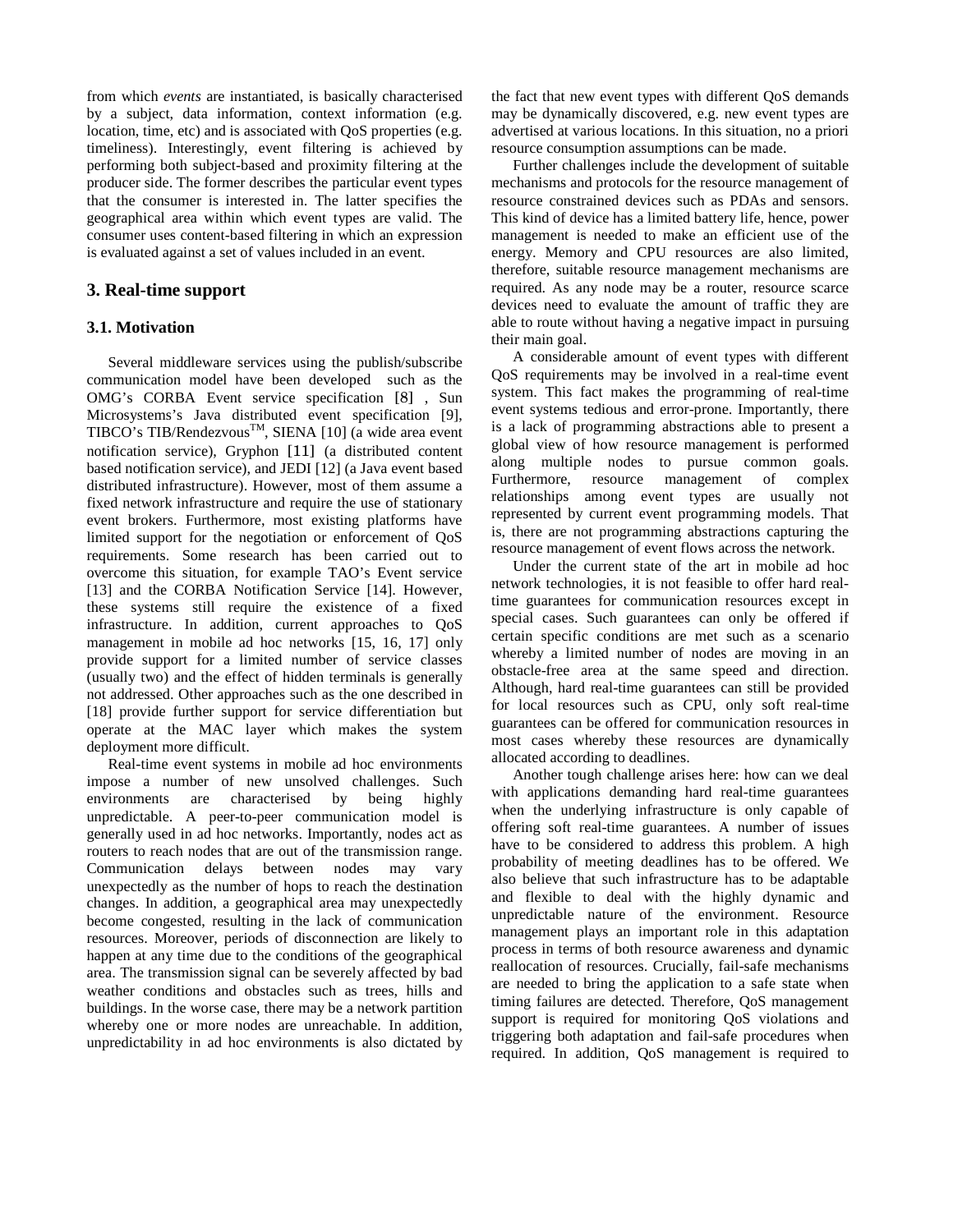arbitrate the allocation of network resources whereby admission control tests are performed and more resources are conceded to events with shorter deadlines and higher criticality.

This paper does not intend to provide solutions for all the problems outlined above. Rather, the paper focuses in providing a) a higher-level programming model for resource management, b) support for resource awareness and resource adaptation, and c) QoS management support. The first two are addressed by the resource management CF, i.e. the task model and resource model, respectively. The last one is tackled by the QoS management component framework.

### **3.2. Resource management component framework**

**3.2.1. Overview.** The resource management CF encompasses both a task model and a resource model. The task model permits the user to model resource management of both coarse- and fine-grained interactions. Hence, the task model allows for the high-level analysis and design of resource management for event systems. There is a close relationship between the task model and the resource model. Tasks have an associated pool of resources which is defined by the resource model. More specifically, the resource model allows us to model different types of resources at multiple levels of abstraction. Both coarse- and fine-grained resource configuration and reconfiguration are feasible. Further details of the task and resource models are introduced in turn below.

**3.2.2. The task model.** From the programmatic point of view, a task may involve either a single invocation sequence or multiple invocation sequences. The simplest case for a sequence is where only one operation is invoked. A *task* is defined as a logical unit of computation which has an amount of resources allocated. Examples of tasks are activities performed by the system such as transmitting audio over the network or compressing a video image, which has an amount of resources assigned for its execution. The task model is concerned with both application services and middleware services. Thus, we take a task-oriented approach for managing resources in which services are broken into tasks and are accommodated in a task hierarchy. Top-level tasks are directly associated with the services provided by a distributed system. Lower-levels of this hierarchy include the partition of such services into smaller activities, i.e. *subtasks*. Sub-tasks are denoted as follows:

#### task.sub-task.sub-sub-task…

This approach offers resource management modelling of both coarse- and fine-grained interactions. The former is achieved by defining coarse-grained tasks (i.e. tasks spanning components and address spaces boundaries) and the latter is done by using task partitioning. A task may span the boundaries of a component, an address space and even those of a node. *Composite tasks* include two or more sub-tasks and may involve either a single or multiple operation invocation sequences. In the former case, sub-tasks are interleaved whereas in the latter case sub-tasks are disjoint. Sub-tasks that are not further partitioned are called *primitive tasks* and are only related to a single operation invocation sequence. However, *distributed tasks* involve two or more nodes. It should be noted that subtasks may also be composite and even distributed.

Finally, different tasks may be interconnected. For instance, a component running one task may invoke another component concerned with a different task. Such a method invocation represents a *task switching point*. Thus, a task switching point corresponds to a change in the associated resource pool to support the execution of the task that has come into play.

**3.2.3. Resource model.** The most important elements of the resource model are *abstract resources*, *resource factories* and *resource managers* [19]. Abstract resources explicitly represent system resources. In addition, there may be various levels of abstraction in which higher-level resources are constructed on top of lower-level resources. Resource managers are responsible for managing passive resources such as memory or disk. Furthermore, *resource schedulers* are a specialisation of managers and are in charge of managing processing resources such as threads or virtual processors (or kernel threads). Lastly, the main duty of resource factories is to create abstract resources. For this purpose, higher-level factories make use of lowerlevel factories to construct higher-level resources. The resource model then consists of three complementary hierarchies corresponding to the main elements of the resource model. Importantly, *virtual task machines* (VTMs) are top-level resource abstractions and they may encompass several kinds of resources (e.g. CPU, memory and network resources). There is a one-to-one mapping between tasks and VTMs. Hence, a VTM represents a virtual machine in charge of supporting the execution of its associated task.



### **Figure 2. A Particular Instantiation of the resource model**

As an example, a particular instantiation of the framework is shown in figure 2 (note, however, that the framework does not prescribe any restriction in the number of abstraction levels nor the type of resources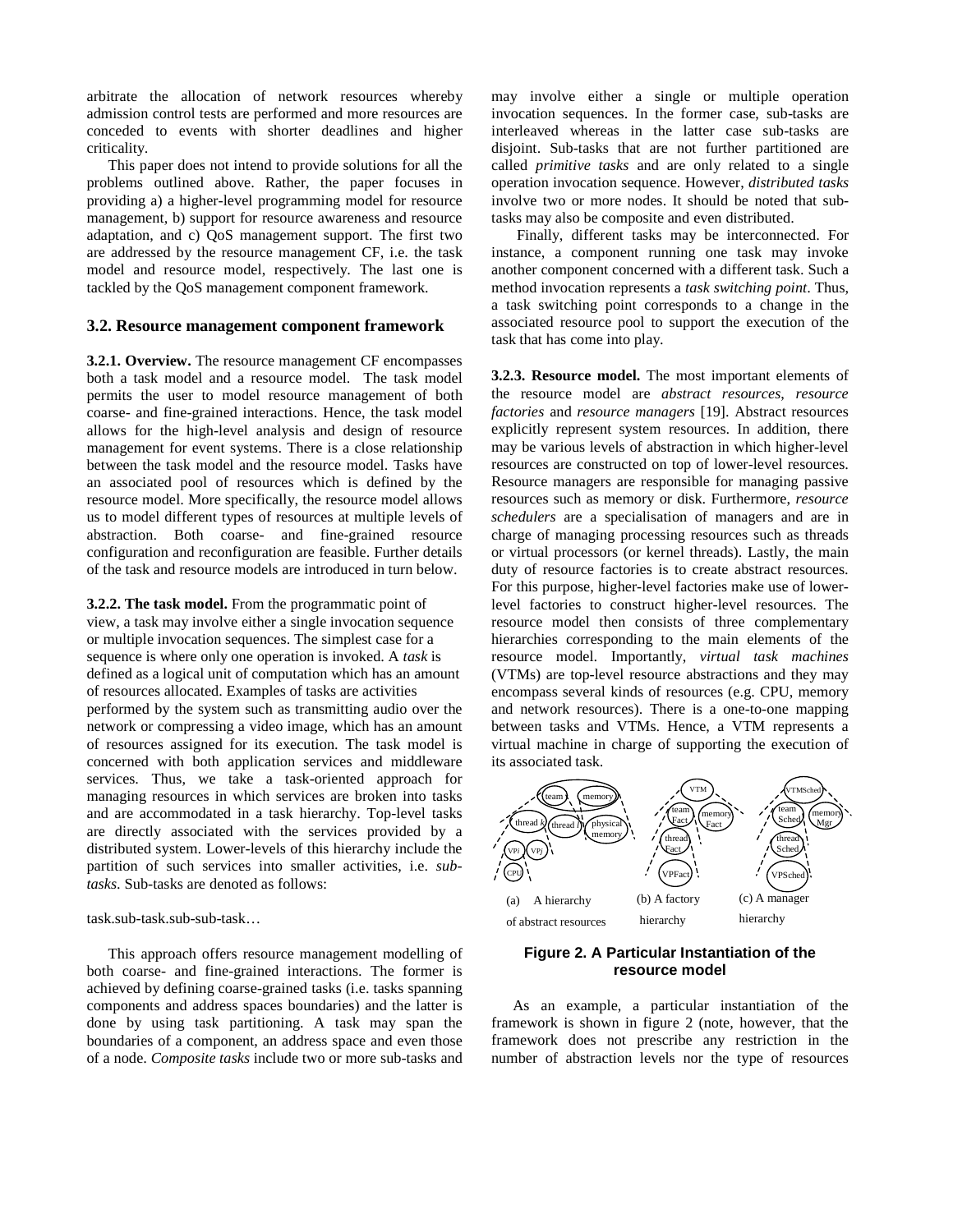modelled). At the top-level of the resource hierarchy is placed a VTM, as shown in figure 2 (a), which encompasses both memory buffer and a team abstraction. The team abstraction in turn includes two or more user level threads. Moreover, a user level thread is supported by one or more virtual processors (VPs), i.e. kernel level threads. At the bottom of the hierarchy are located physical resources. In addition, a VTM factory is at the top of the factory hierarchy and uses both a memory and a team factory. The team factory then is supported by both the thread and the virtual processor factory as depicted in figure 2 (b). Finally, the manager hierarchy is shown in figure 2 (c). The team scheduler and the memory manager support the VTM scheduler to suspend a VTM by temporally freeing CPU and memory resources respectively. The thread scheduler in turn allows the team scheduler to suspend its threads. Finally, the VP scheduler supports the pre-emption of virtual processors. Conversely, this hierarchy also provides support for resuming suspended VTMs. Further details of the resource model and details of how dynamic resource reconfiguration is achieved can be found in [19].

#### **3.3. Resource management support**

Our general approach for resource management involves providing hard, soft and non real-time guarantees for local resources such as CPU and memory. In contrast, soft and non real-time guarantees are provided for communication resources. A static analysis is carried out for the hard guarantees which takes into account even the most rare event with a hard deadline. In the case of soft guarantees, most of the analysis is carried out at run-time. More specifically, events disseminated in the system can be periodic, aperiodic and sporadic. In fact, it is anticipated that there is a substantial share of aperiodic and sporadic traffic in the targeted applications. Using a pessimistic approach for resource reservation of sporadic events negatively impacts the utilisation of the resources system. Notably, the approach presented in [20] achieves a more efficient utilisation of the resources whereby network bandwidth is reserved for hard real-time events whereas no resource reservation is made for soft and non real-time events. As there is a risk of soft realtime tasks to become overloaded, we additionally define reservations for soft real-time tasks obtained from two sources. Firstly, resources are obtained from those that were not reserved by hard real-time tasks. The second source is a bounded overlapping region with the resources assigned to hard real-time tasks. As a result, some soft real-time events will miss their deadlines when hard real-time events use this region but the probability of meeting their deadlines will increase. We then have the best effort soft real-time and non real-time class whereby no resource reservations are made. Events belonging to the two soft real-time classes are scheduled according to their deadlines and laxity values. Criticality values are used to distinguish between soft realtime tasks and best effort soft real-time tasks. Finally, non real-time events are scheduled when no hard- and soft-real time events are awaiting execution.

**Table 1. Example of the mapping of tasks to event types**

| Task                     | <b>Event Type</b>                       |
|--------------------------|-----------------------------------------|
| CarControl.emergencyStop | EmergencyStop                           |
| CarControl.touristInfo   | restaurant, museum,<br>theatre, cinema, |
|                          | map                                     |

The steps involved in the use of both the task and resource models for the real-time support of the publish/subscribe systems are listed below.

- 1. Task model design.
- 2. Resource requirements and schedulability analysis.
- 3. Specification of resource and task model in a description language.
- 4. The description language definitions are processed. As result, both the application and the middleware are configured.

Although we envisage the dynamic discovery of tasks in the targeted applications, the first step involves identifying the initial tasks that the system will encompass along with their criticality, associated event types and task graph configurations. One or more events can be associated with a task. Table 1 shows an example of mapping tasks to events. Task graph configurations involve the definition of task switching points, sub-tasks and of how tasks are interconnected. In addition, tasks are defined at both the application and the middleware level. As an example of application tasks consider a car control application associated with the top-level task "carControl" with a number of subtasks including "carControl.carLocation" and "carControl.sportNews". The former task is more critical as it informs of the other cars' current position whereas the latter, in charge of providing sport news information, is a non-critical task. The task "carControl.emergencyStop", however, represents a higher critical task as it informs of cars suddenly braking. Examples of middleware tasks include "carControl.eventFiltering" and "carControl.eventDispatching" which are in charge of the filtering and dispatching of events, respectively. Finer grained control can also be achieved by defining middleware tasks on a per event type basis. For instance, the task "carControl.emergencyStop.eventDispatching" allocates specific resources for the dispatching of emergency stop events.

The second step regards the mapping of applicationlevel QoS values to resource parameter values. This may be achieved by mathematical translation or trial-and-error estimations as described in [21]. The specific resource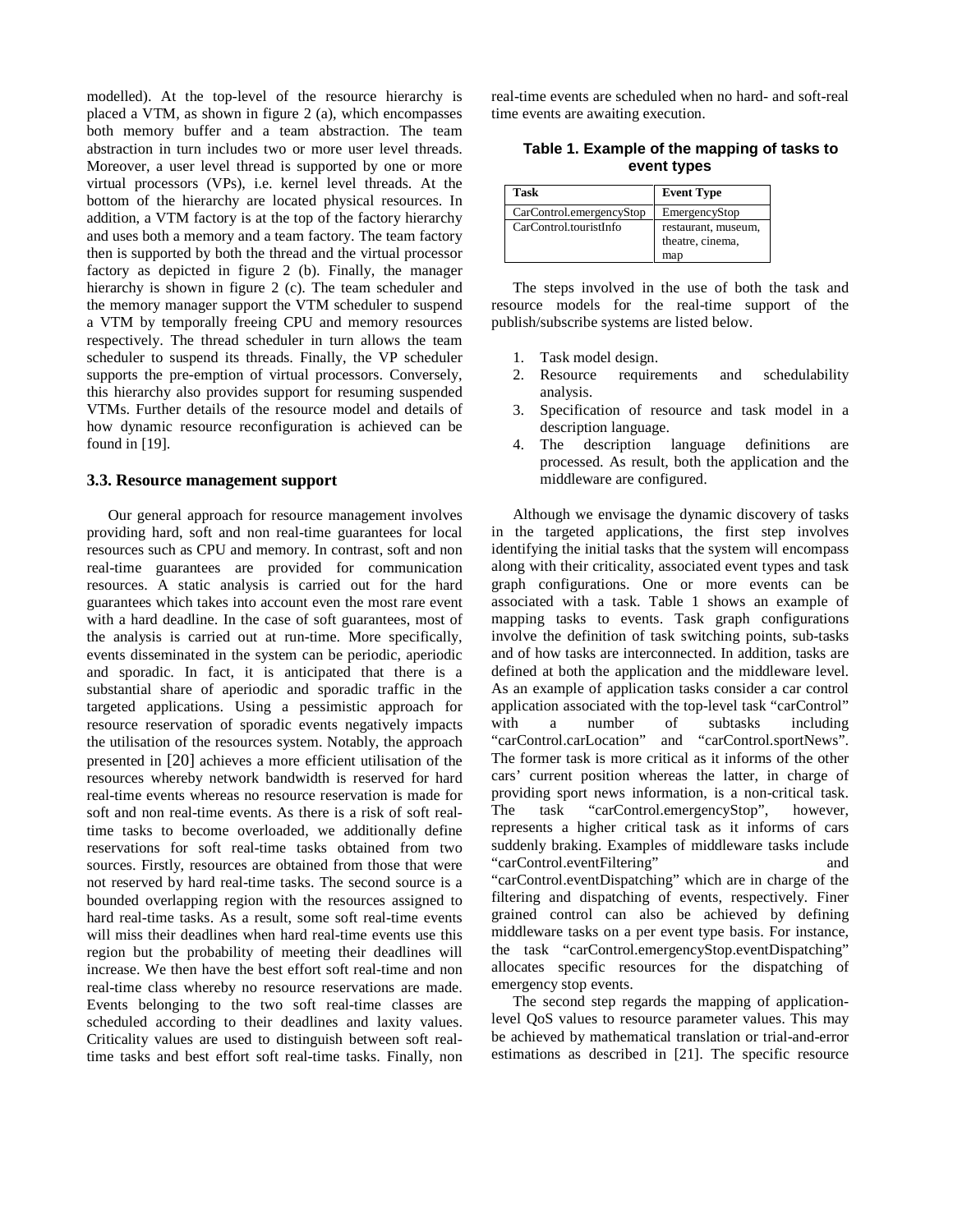requirements are then stored in a local repository. For this purpose, distributed tasks are partitioned into primitive tasks whereby each primitive task is related to a particular node with specific needs. For instance, the distributed task "carControl.carLocation" is divided in the primitive tasks "carControl.carLocation.node*m*" and "carControl.carLocation.node*n*". Hence, diverse resource requirements may be needed for a distributed task in different nodes, as shown in figure 3. Events carry their dynamic scheduling parameters (such as deadlines) across the visited nodes whereas other QoS parameters (such as priorities, criticality, period, etc.) are locally obtained at the endpoints. In a more dynamic scenario, however, new event types associated with new tasks are discovered. The resource requirements of the new task are obtained from a remote task information repository. This repository is most likely to reside in the site of the event advertiser which may be either a mobile or fixed node. In case the information about such requirements is not available, a profiling technique can be used to obtain the requirements, i.e. resource usage is dynamically measured by profilers [22]. The consumer proceeds then to create at run-time a local subtask and an associated VTM able to cover the QoS demands of the new event type. Lastly, the schedulability analysis of the resources allocated to the hard real-time and the soft real-time classes is carried out off-line.



**Figure 3. Example of task dissemination**

Step 3 regards the use of an extension of the *resource configuration description language (RCDL)* [23]. The RCDL is a suite of aspect-oriented languages<sup>2</sup> that allows us to define a) the mapping between tasks and events, b) the component interfaces in which a particular task is triggered or switched, c) the system resources that are associated with each task and d) the resource requirements of a task instance for a particular deployment platform. The two former are achieved by the *task switch description language (TSDL)* whereas the last two are addressed by the *task description language (TDL)* and the *resource description language (RDL)*, respectively.

j

In the fourth step, RCDL definitions are processed by an interpreter that is in charge of configuring both the application and the middleware according to such definitions. Code is generated for achieving task switching. Generated code also includes a resource initialisation component in charge of creating the defined VTMs (i.e. resource reservation). A configuration file is also produced which is used at the system's load-time to plug in the generated components.

### **3.4. QoS management support**

The highly dynamic nature of ad hoc networks makes the coordination of nodes competing for resources an essential issue. Therefore, *task managers* are introduced to control the allocation of resources according to both the QoS demands and the criticality of the tasks. There is a task manager per node. The resource management CF provides important support for the task managers in terms of resource awareness, resource reservation and resource reallocation. Resources for hard and soft real-time classes are statically reserved according to the defined tasks. Task instances obtain dynamic reservations when task managers receive requests from publishers (i.e. announce(), publish()) and consumers (i.e. subscribe()). For instance, when subscribing to a video on demand service supported by task *y*, resources are allocated if no other video sessions have been set up or enough resources are left for the new session. The resource requirements of announced and subscribed event types are obtained from a task information repository. As a result, resource allocation is granted for publishing and consuming events in the case of hard and soft real-time tasks. For that purpose, the task manager is in charge of requesting the appropriate resource managers to perform both the admission control tests and the reservation of resources when the test is successful.

Monitoring of QoS violations and adaptation procedures are carried out by the *timely computing base (TCB)* [24]. TCB is a framework that provides crucial time related services. More specifically, TCB supports the detection of timing failures and enforces the timely execution of safe-procedures and adaptation strategies. Fail-safe procedures ensure that the system is taken to a safe state when a critical failure is detected. In addition, two possible forms of adaptation are considered: a) tuning of application parameters and component reconfigurations (of the application and the middleware) and b) a redistribution of the resources used by tasks. The latter is achieved by the use of the resource management CF. In terms of monitoring, the TCB supports local measurements (e.g. the time that an operation takes to execute) and distributed measurements (e.g. the time taken to transmit a message). A coverage stability facility is also provided whereby the probability of meeting a deadline can be defined. In case going below the specified value,

<sup>2</sup> Aspect-oriented programming [1] allows for the decomposition of a program into aspects that cross-cut each other.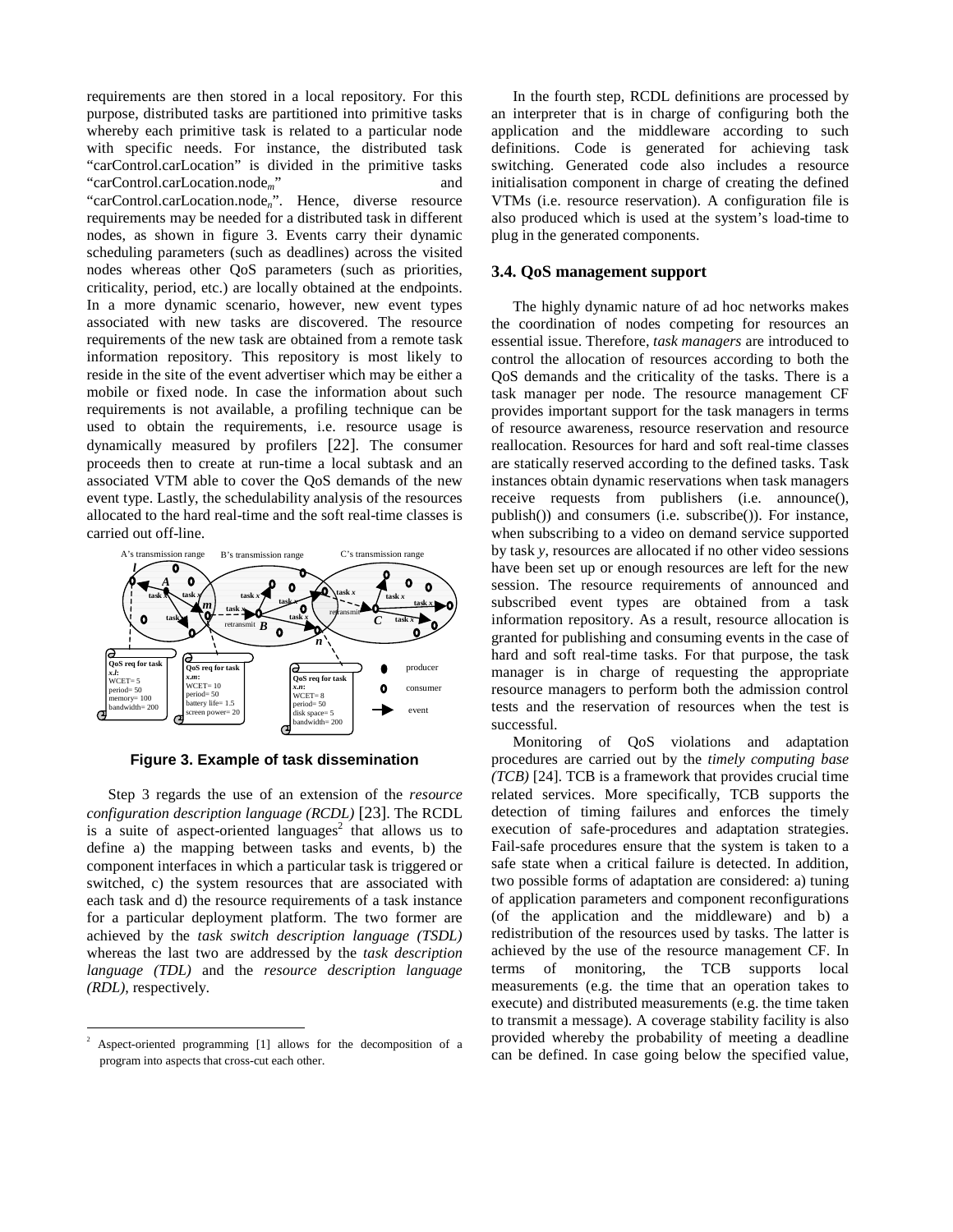adaptation procedures are triggered. The TCB employs a dedicated radio channel for the transmission of control messages. Thus, the payload is not burdened with extra traffic and TCB's control channel will have plenty of bandwidth for the timely transmission of its messages. Lastly, the TCB is conceptualised as an extension of the operating system services.

Network QoS management is achieved as follows. Firstly, every node is able to listen to traffic as the dissemination of packets is carried out by using an application level multicast protocol. Secondly, available bandwidth is fairly distributed among the nodes within a transmission area. For this purpose, a fully distributed protocol is used. Thirdly, a weighted fair scheduling policy [25] is used to allocate bandwidth within a single node to multiple service classes, each one of them associated with a particular task. A service class (i.e., a task) can be partitioned into sub classes (i.e., subtasks). In addition, classes and subclasses have a priority value. More critical classes have a higher priority. Different policies can be defined in case of resource contention. For example, critical messages can be scheduled according to their priority and use resources of lower level classes. Another example is a policy whereby a service class is provided with an exclusive bandwidth portion that is not shared even in resource contention conditions to avoid starvation.

The general principles behind the QoS management protocol are as follow. Every node is associated with a supported transmission rate (Stx) and a downgraded transmission rate (Dtx). The Stx defines the maximum rate at which a node is able to receive messages. A node obtains this value by fairly allocating a portion of the bandwidth according to both the amount of traffic and the number of nodes that are listened.



**a) Initial settings b) A node arrives c) A node leaves**

**Figure 4. Example of a mobile ad hoc scenario**

The Dtx determines the maximum rate at which a node can transmit messages without negatively affecting the neighbouring nodes. In addition, a node periodically broadcasts its Stx and Dtx values to the neighbours (i.e., the nodes located within the transmission range). As a consequence, the Dtx is set to the lowest Stx received. As an example consider the scenario depicted in figure 4 (a) whereby node *a* is located in a highly populated area and can receive packets at 700 kbs. Node *b* which is in a less populated area, is unaware of the traffic behind node *a*. Such a situation could negatively affect the availability of network resources of node *a*. That is, node *b* could transmit at a rate higher than 700 kbs considering it is suitable to do so as the sensed traffic is low. However, after exchanging a number of messages these two nodes, node *b* becomes aware of the maximum supported rate of node *a*. Similarly, node *c* sets its transmission values according to the maximum supported values of the vicinity. Furthermore, the bandwidth of a node is further distributed among the node's service classes. As a result, each service class is also provided with their own Stx and Dtx values.

Consider now the case of node *d* arriving to the vicinity as shown figure 4 (b). After a period of time, this node detects new traffic and request the QoS settings (i.e., the Stx and Dtx values) to the nearest nodes. As a consequence, these values are provided and the QoS settings of node *d* are updated. Node *d* then informs of its new settings and the neighbouring nodes update their settings by taking into account the bandwidth that the new node will use. Figure 4 (c) shows the case of node *c* leaving the area. After a timeout has expired, the neighbouring nodes assume this node has left when messages from this node are no longer received. As a result, the bandwidth released by node *c* is fairly distributed among the nodes within the vicinity. That is, each node allocates itself a portion of the bandwidth according to the QoS settings of the neighbouring nodes.

# **4. Implementation**

An initial implementation effort has been carried out using OpenCOM [26], a reflective component model developed at Lancaster University. In addition, a prototype of a STEAM-like publish/subscribe system has been implemented on both Windows NT and Windows CE 3.0. A particular instantiation of the resource framework was also developed to extend the event system with resource management capabilities. Support for the management of CPU resources is provided at this stage. The resource management system offers dispatching predictability of real-time events. CPU reservations are organised in rounds. A round (or dispatch table) contains a number of time slots which are assigned to hard and soft real-time tasks. The framework has been realised by a two-level scheduling model implemented in Windows CE.

## **5. Conclusions**

We have presented a novel approach for the real-time support of event models in mobile ad hoc environments. More concretely, we introduced both a resource